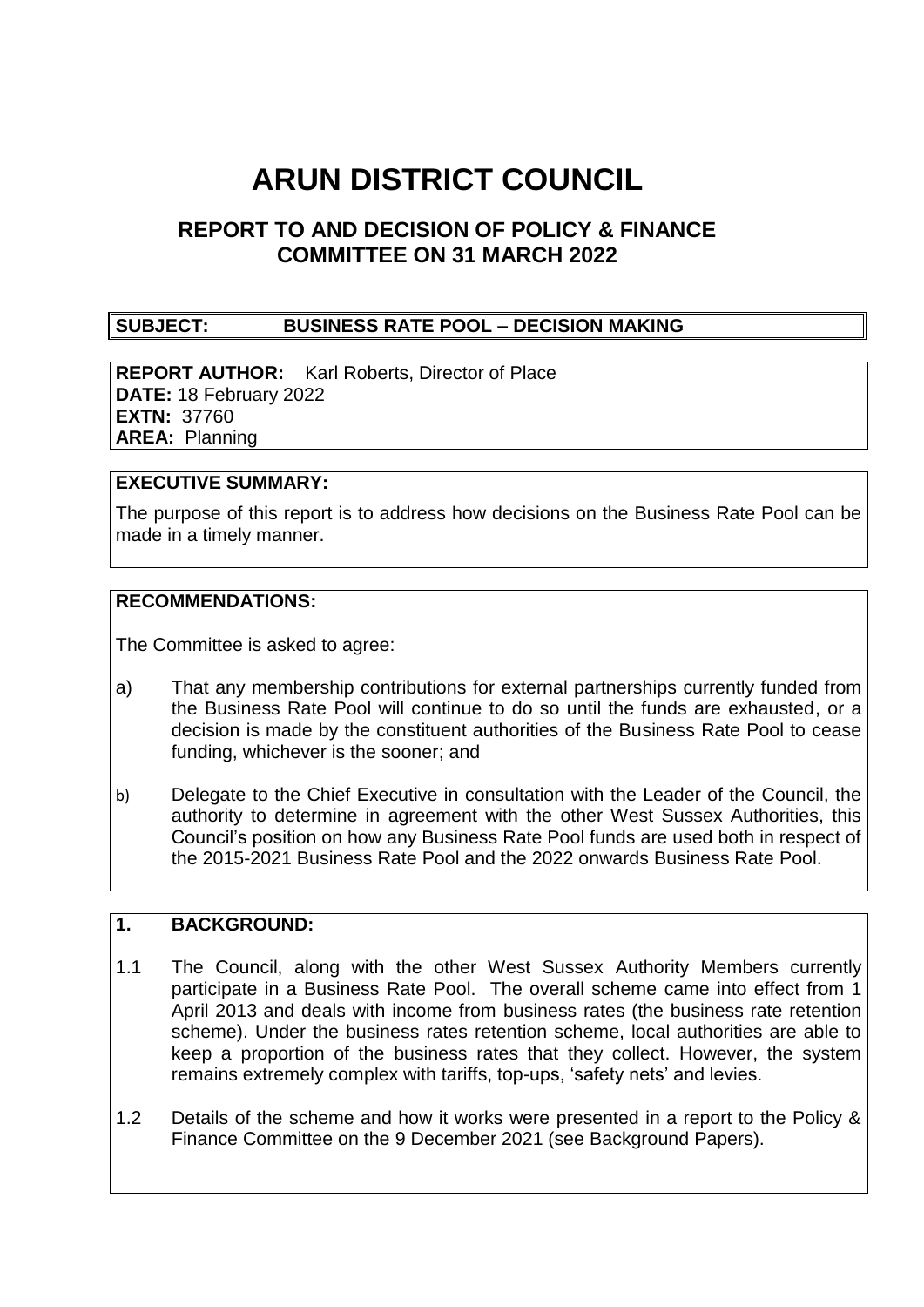- 1.3 The Council joined the West Sussex Business Rates Pool on 1 April 2015 and was a Pool Member until 31 March 2021. The Pool was suspended for 2021/22 because of the financial risks to all the Pool Members arising from COVID-19. An invitation has been received from the Department of Levelling Up, Housing and Communities (DLUHC)) to re-introduce a pool for 2022/23 and the Council agreed to join as from the 1 April 2022.
- 1.4 However, at present there is not any authority, other than to bring reports to this Committee to collectively agree with the other authorities how any funds in the Pool are spent. Clearly this is not helpful to making timely decisions and so the purpose of this report is to address that.

#### **2. PROPOSAL(S):**

- 2.1 The Committee should note that the Council's membership fees for a number of partnership groups are currently funded from the Business Rate Pool. All the other authorities are currently awaiting the decision of this Council to support the continued funding of these partnerships from the Business Rate Pool.
- 2.2 In order to support the operation of the pool and to enable timely decisions to be made it is also proposed that the Chief Executive be given delegated authority (in consultation with the leader of the Council) to make decisions on behalf of this Council in respect of how the Business Rate Pool funds are spent. This would apply to both any legacy funds from the 2015 pool and the more recent 2022 fund.

## **4. CONSULTATION:** Has consultation been undertaken with: **YES NO** Relevant Town/Parish Council **X** X Relevant District Ward Councillors X Other groups/persons (please specify)  $\vert$   $\vert$   $\chi$ **5. ARE THERE ANY IMPLICATIONS IN RELATION TO THE FOLLOWING COUNCIL POLICIES: (Explain in more detail at 6 below) YES NO** Financial X Legal X (2001) [2012 2013 2014 2014 2015 2017 2018 2019 2019 2014 2015 2017 2018 2019 2019 2017 2018 2019 201 Human Rights/Equality Impact Assessment Manuson Number 2011 Community Safety including Section 17 of Crime & Disorder Act X Sustainability X Asset Management/Property/Land X

#### **3. OPTIONS: To agree or reject the recommendations**